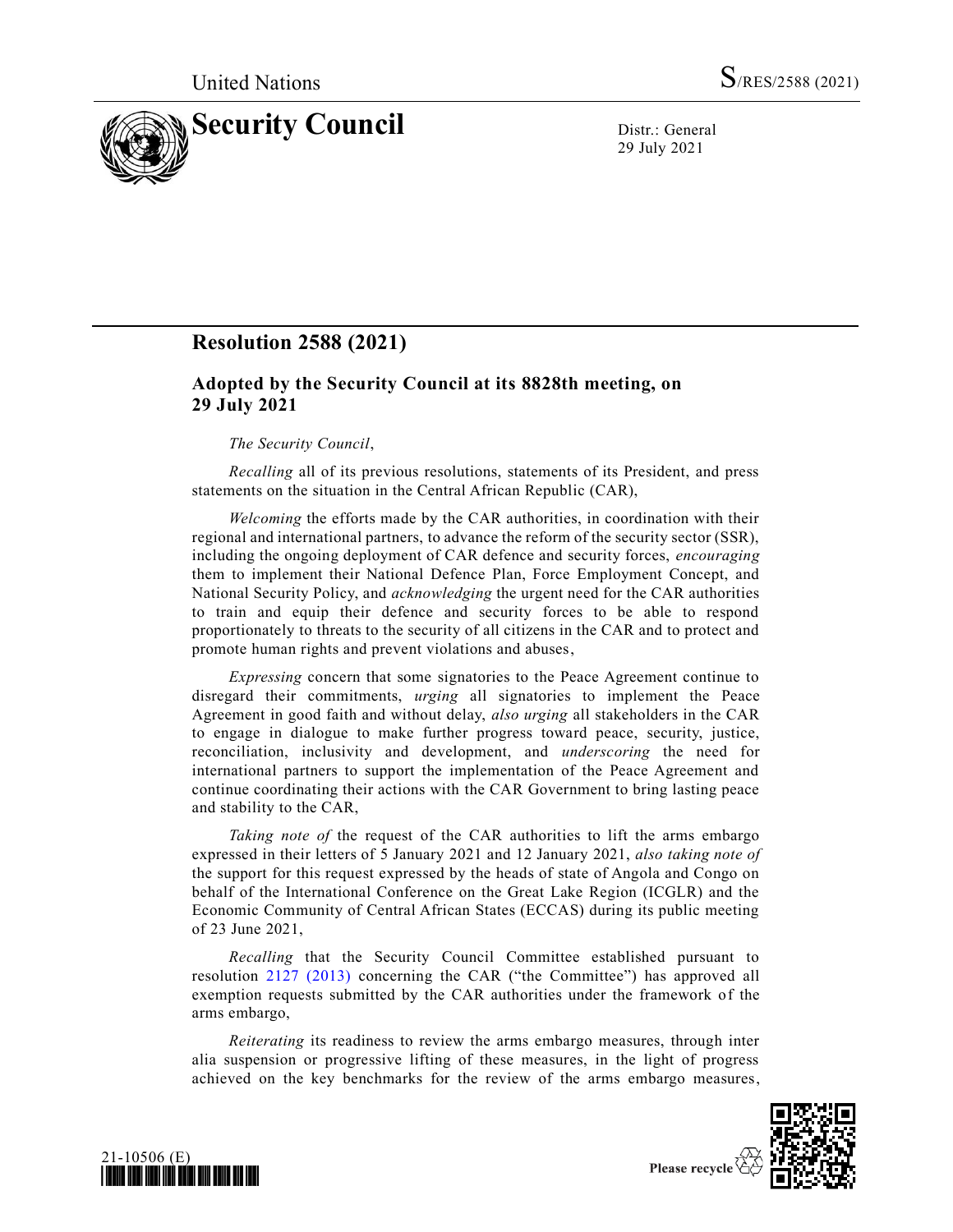established in the statement of its President of 9 April 2019 [\(S/PRST/2019/3\)](https://undocs.org/en/S/PRST/2019/3) ("the key benchmarks"), and *stressing* the need for the CAR authorities to ensure physical protection, control, management, traceability, and accountability of weapons, ammunition and military equipment transferred to their control,

*Welcoming* the commitment demonstrated and the progress made by the CAR authorities, along with their regional and international partners, to achieve some of the key benchmarks, *noting* in particular progress in the operationalization of the Commission nationale de lutte contre la prolifération des armes légères et de petit calibre, *welcoming* the adoption of the Law on the General Regime for Conventional Weapons and Their Component Parts and Ammunition in the Central African Republic and the establishment by the President of the Republic of a Committee for the Coordination of Mechanisms for the Control and Management of arms and ammunition in the Central African Republic,

*Encouraging* the CAR authorities to continue with their efforts aimed at reforming their security forces, implementing the Disarmament, Demobilisation, Reintegration and Repatriation (DDRR) programme in line with the Peace Agreement and operating an effective weapons and ammunition management system, *calling on* the CAR authorities and MINUSCA to effectively coordinate and *also calling on* the CAR authorities to take all appropriate measures to enhance the safety and security of United Nations personnel and equipment,

*Stressing* the importance of the CAR authorities achieving the key benchmarks in order to contribute to the advancement of the SSR process, the DDRR process and necessary weapons and ammunition management reforms, *encouraging* the CAR authorities to continue their progress in this regard, *calling on* regional and international partners to provide coordinated support to the CAR authorities in these efforts, *noting* in that regard the roles of MINUSCA in line with its mandate, the European Union Training Mission in the CAR (EUTM) and the African Union Observer Mission in the CAR (MOUACA), as well as joint bilateral commissions, and *calling attention* to the need for the CAR authorities to facilitate access by the Panel of Experts and MINUSCA to the arms and related material exported to CAR in compliance with the arms embargo, to develop an arms registration and management protocol, and to launch the process for marking and tracing weapons,

*Welcoming* efforts by the Panel of Experts to investigate violations of the arms embargo, and *noting* its intention to hold those who violate the arms embargo accountable,

*Recalling* that deliveries of weapons, ammunition and military equipment and the provision of technical assistance or training, to the CAR security forces and intended solely for support of or use in the CAR process of SSR, by Member States or international, regional and subregional organisations should only be used for the purposes specified in the relevant notifications and exemption requests and underlining their contribution to the development of CAR security sector institutions, to the response to the specific needs of the CAR defence and security forces, and to the support to the progressive extension of State authority,

*Stressing* that the measures imposed by this resolution are not intended to have adverse humanitarian consequences for the civilian population of the CAR,

*Recalling* the need for States to ensure that all measures taken by them to implement this resolution comply with their obligations under international law, including international humanitarian law, international human rights law and international refugee law, as applicable,

*Welcoming* the report of the Secretary-General of 16 June 2021 [\(S/2021/571\)](https://undocs.org/en/S/2021/571) submitted pursuant to resolution [2552 \(2020\),](https://undocs.org/en/S/RES/2552(2020))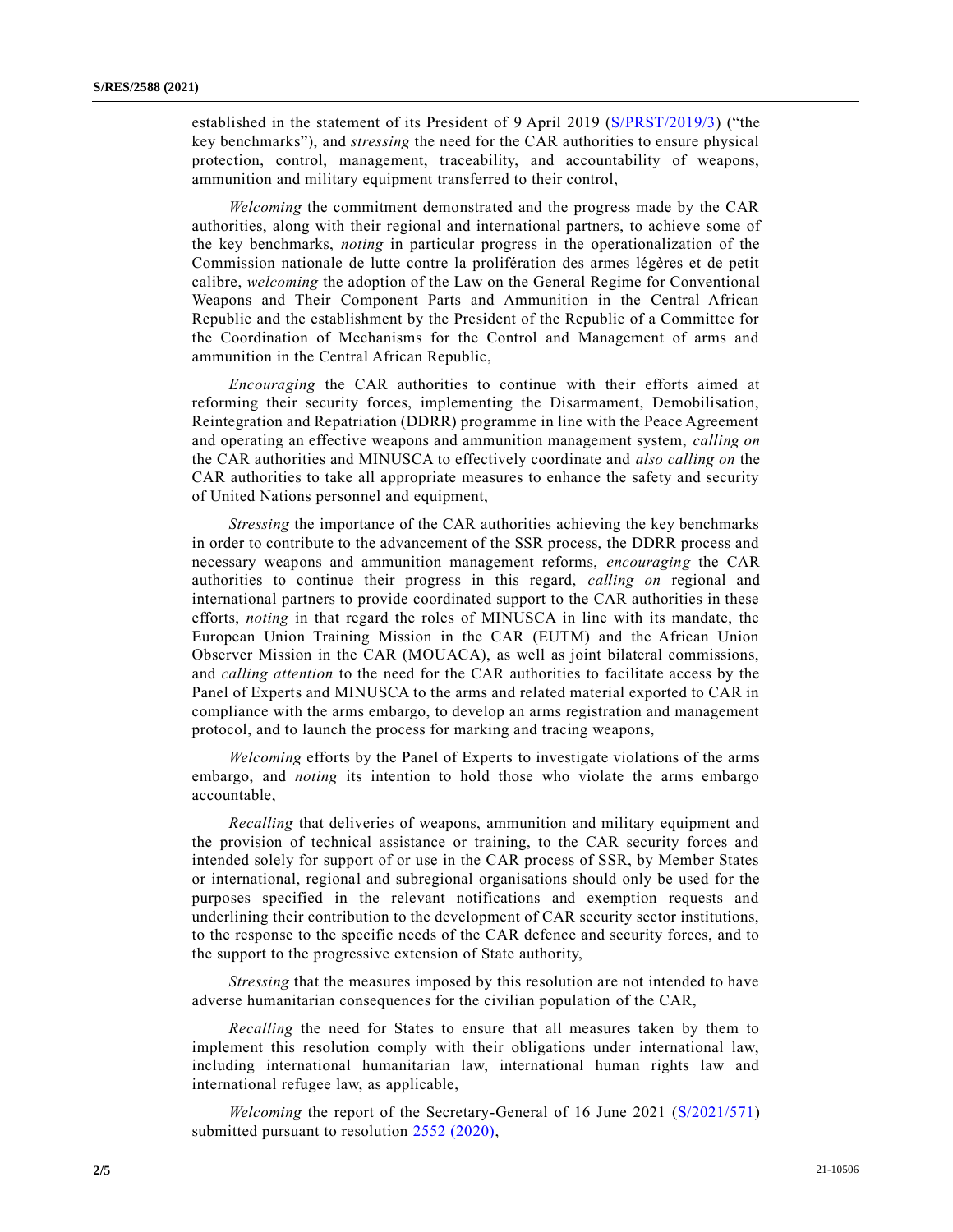*Taking note of* the Secretary-General's letter dated 15 June 2021 addressed to the President of the Security Council [\(S/2021/573\)](https://undocs.org/en/S/2021/573) consistent with paragraph 13 of resolution [2536 \(2020\)](https://undocs.org/en/S/RES/2536(2020)) and of the CAR authorities' reports addressed on 11 January 2021 and 16 July 2021 to the Committee consistent with paragraph 12 of resolution [2536 \(2020\),](https://undocs.org/en/S/RES/2536(2020))

*Further taking note of* the final report [\(S/2021/569\)](https://undocs.org/en/S/2021/569) of the Panel of Experts on the CAR established pursuant to resolution [2127 \(2013\),](https://undocs.org/en/S/RES/2127(2013)) expanded by resolution [2134](https://undocs.org/en/S/RES/2134(2014))  [\(2014\)](https://undocs.org/en/S/RES/2134(2014)) and extended pursuant to resolution [2536 \(2020\)](https://undocs.org/en/S/RES/2536(2020)) ("the Panel of Experts"), and *taking note also of* the Panel of Experts' recommendations,

*Determining* that the situation in the CAR continues to constitute a threat to international peace and security in the region,

*Acting* under Chapter VII of the Charter of the United Nations,

1. *Decides* that, until 31 July 2022, all Member States shall continue to take the necessary measures to prevent the direct or indirect supply, sale or transfer to the CAR, from or through their territories or by their nationals, or using their flag vesse ls or aircraft, of arms and related materiel of all types, including weapons and ammunition, military vehicles and equipment, paramilitary equipment, and spare parts for the aforementioned, and technical assistance, training, financial or other assistance, related to military activities or the provision, maintenance or use of any arms and related materiel, including the provision of armed mercenary personnel whether or not originating in their territories, and *further decides* that these measures shall not apply to:

(a) Supplies intended solely for the support of or use by MINUSCA and the European Union training missions deployed in the CAR, French forces under the conditions provided by paragraph 52 of resolution [2552 \(2020\),](https://undocs.org/en/S/RES/2552(2020)) and other Member States' forces providing training and assistance as notified in advance in accordance with paragraph 1 (b) below;

(b) Supplies of non-lethal equipment and provision of assistance, including operational and non-operational training to the CAR security forces, including state civilian law enforcement institutions, intended solely for support of or use in the CAR process of security sector reform (SSR), in coordination with MINUSCA, and as notified in advance to the Committee, and *requests* that MINUSCA report on the contribution to SSR of this exemption, as part of its regular reports to the Council;

(c) Supplies brought into the CAR by Chadian or Sudanese forces solely for their use in international patrols of the tripartite force established on 23 May 2011 in Khartoum by the CAR, Chad and Sudan, to enhance security in the common border areas, in cooperation with MINUSCA, as approved in advance by the Committee;

(d) Supplies of non-lethal military equipment intended solely for humanitarian or protective use, and related technical assistance or training, as notified in advance to the Committee;

(e) Protective clothing, including flak jackets and military helmets, temporarily exported to the CAR by United Nations personnel, representatives of the media and humanitarian and development workers and associated personnel, for their personal use only;

(f) Supplies of small arms and other related equipment intended solely for use in international-led patrols providing security in the Sangha River Tri-national Protected Area and by armed wildlife rangers of the Chinko Project and the Bamingui-Bangoran National Park to defend against poaching, smuggling of ivory and arms, and other activities contrary to the national laws of the CAR or the CAR's international legal obligations, as notified in advance to the Committee;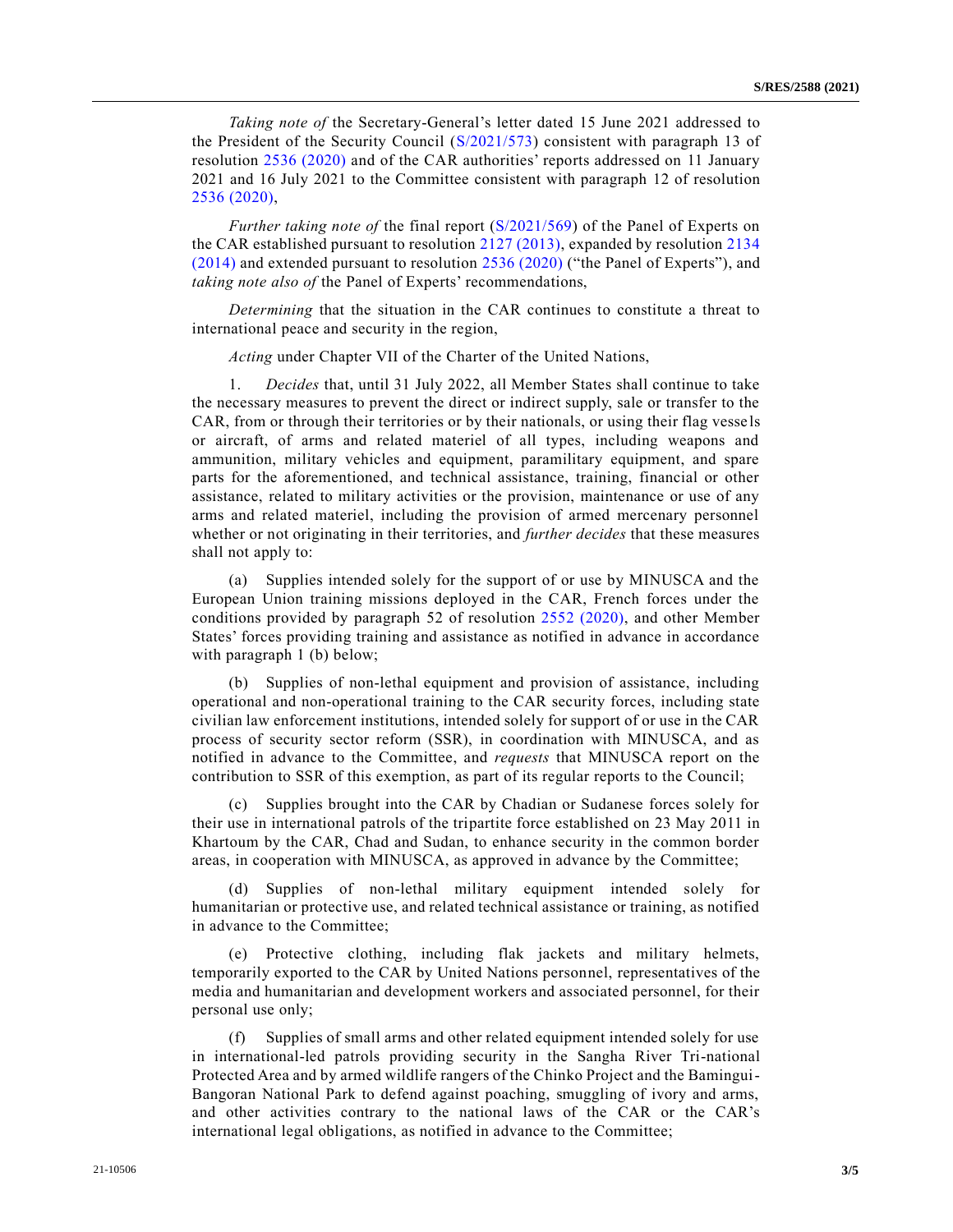(g) Supplies of weapons with a calibre of 14.5 mm or less, and ammunition and components specially designed for such weapons, and of unarmed ground military vehicles and ground military vehicles mounted with weapons with a calibre of 14.5 mm or less and their spare parts, and of RPG and ammunition specially designed for such weapons, and of mortars with a calibre of 60 mm and 82 mm ammunition specially designed for such weapons, and provision of related assistance, to the CAR security forces, including state civilian law enforcement institutions, and intended solely for support of or use in the CAR process of SSR, as notified in advance to the Committee;

(h) Supplies of arms and other related lethal equipment that are not listed in paragraph  $1$  (g) of this resolution, and provision of related assistance, to the CAR security forces, including state civilian law enforcement institutions, and intended solely for support of or use in the CAR process of SSR, as approved in advance by the Committee; or

(i) Other sales or supply of arms and other related materiel, or provision of assistance or personnel, as approved in advance by the Committee;

2. *Decides* that the supplying Member State is primarily responsible for notifying the Committee and that such notification must be at least 20 days in advance of the delivery of any supplies as permitted in paragraph 1 (d), paragraph 1 (f) and paragraph 1 (g) of this resolution and *affirms* that the supplying international, regional or subregional organisation is primarily responsible for notifying the Committee and that such notification must be at least 20 days in advance of the delivery of any supplies as permitted in paragraph 1 (d), paragraph 1 (f) and paragraph 1 (g) of this resolution;

3. *Decides* to renew until 31 July 2022 the measures and provisions as set out in paragraphs 4 and 5 of resolution [2488 \(2019\)](https://undocs.org/en/S/RES/2488(2019)) and in paragraph 2 of resolution [2399](https://undocs.org/en/S/RES/2399(2018))  [\(2018\)](https://undocs.org/en/S/RES/2399(2018)) and *recalls* paragraphs 8 and 9 of resolution [2488 \(2019\);](https://undocs.org/en/S/RES/2488(2019))

4. *Decides* to renew until 31 July 2022 the measures and provisions as set out in paragraphs 9, 14, and 16 to 19 of resolution [2399 \(2018\)](https://undocs.org/en/S/RES/2399(2018)) and extended by paragraph 4 of resolution [2536 \(2020\)](https://undocs.org/en/S/RES/2536(2020)) and *recalls* paragraphs 10 to 13 and 15 of resolution [2399 \(2018\);](https://undocs.org/en/S/RES/2399(2018))

5. *Reaffirms* that the measures described in paragraphs 9 and 16 of resolution [2399 \(2018\)](https://undocs.org/en/S/RES/2399(2018)) shall apply to individuals and entities as designated by the Committee, as set forth in paragraphs 20 to 22 of resolution [2399 \(2018\)](https://undocs.org/en/S/RES/2399(2018)) and extended by paragraph 5 of resolution [2536 \(2020\),](https://undocs.org/en/S/RES/2536(2020)) including for involvement in planning, directing, sponsoring or committing acts in the CAR that violate international humanitarian law, which include attacks against medical personnel or humanitarian personnel;

6. *Decides* to extend until 31 August 2022 the mandate of the Panel of Experts, as set out in paragraphs 30 to 39 of resolution [2399 \(2018\)](https://undocs.org/en/S/RES/2399(2018)) and extended by paragraph 6 of resolution [2536 \(2020\),](https://undocs.org/en/S/RES/2536(2020)) *expresses* its intention to review the mandate and take appropriate action regarding its further extension no later than 31 July 2022, and *requests* the Secretary-General to take the necessary administrative measures as expeditiously as possible to re-establish the Panel of Experts, in consultation with the Committee, drawing, as appropriate, on the expertise of the current members of the Panel of Experts;

7. *Requests* the Panel of Experts to provide to the Council, after discussion with the Committee, a midterm report no later than 31 January 2022, a final report no later than 30 June 2022, and progress updates, as appropriate;